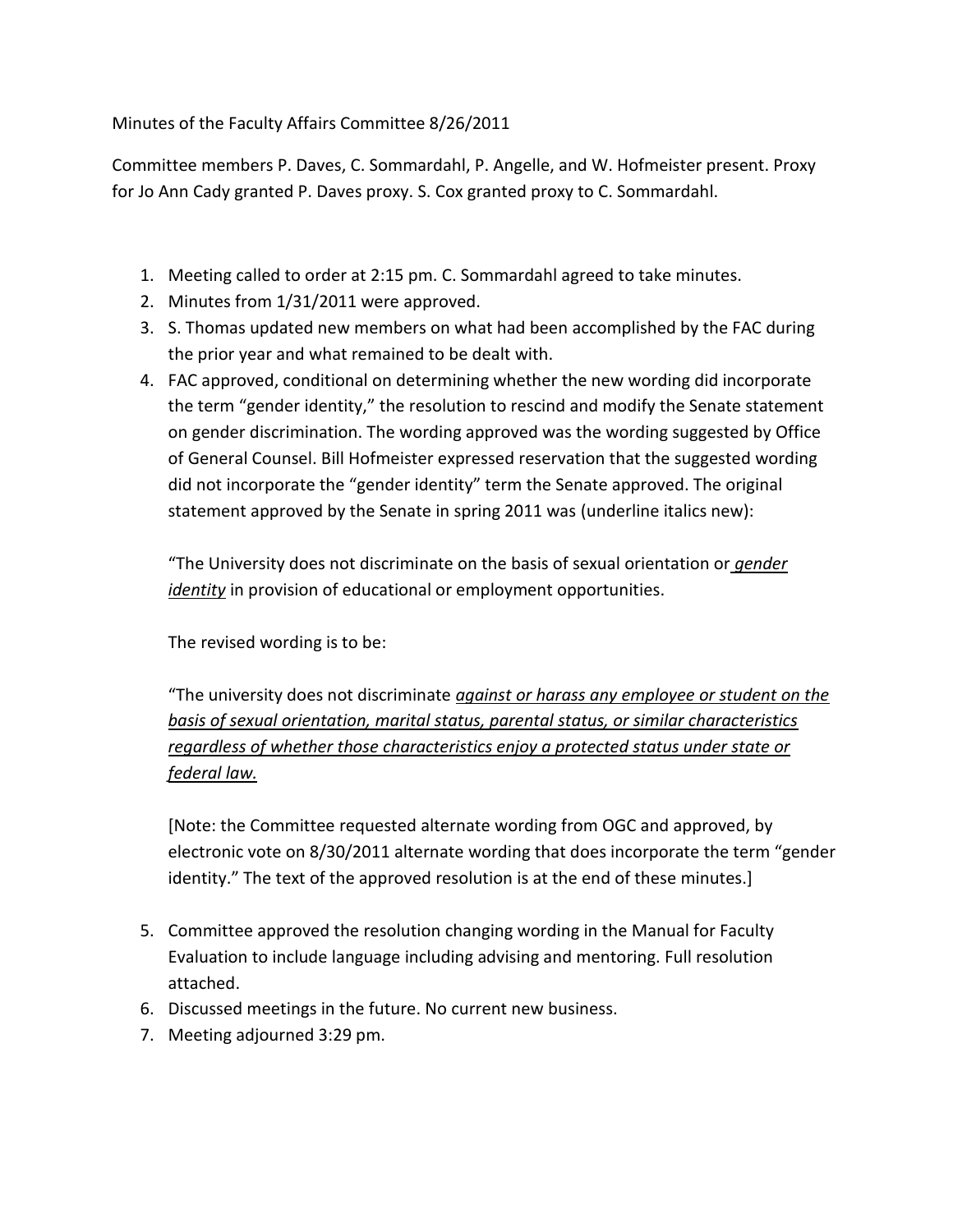Appendix to minutes of FAC meeting 8/26/2011

 $\overline{a}$ 

The following revision to the revision of the language on sexual discrimination was approved by electronic ballot on 8/30/2011:

"As the state's leading comprehensive research and land-grant institution, UT's primary purpose is to move forward the frontiers of human knowledge and enrich and elevate society, as further elaborated in its Mission Statement. *The University is committed to the principle that decisions concerning employment, admission, and performance should be based on an individual's qualifications and performance and not on characteristics unrelated to job or academic requirements.* The University does not discriminate on the basis of race, gender, color, religion, national origin, age, disability, or veteran status in provision of educational opportunities or employment opportunities or benefits. The University and its employees shall not discriminate against or harass any employee or student on the basis of sexual orientation; gender identity; marital status; parental status; or similar characteristics, regardless of whether those characteristics enjoy a protected status under state or federal law.1[1]  $\degree$ 

<sup>1</sup>[1] This paragraph is consistent with University policy HR0220, which further states that the language of the paragraph above shall not be construed to: (1) confer eligibility for employment benefits for which an employee is not otherwise eligible under state law, policy, or practice; (2) infringe upon the free exchange of ideas essential to the academic environment; (3) limit the freedom of religious association; (4) establish a duty to engage in affirmative action measures for characteristics not subject to affirmative action under state or federal law; (5) require the compliance of external entities or individuals or compliance of university programs governed by external government agencies in which non-discrimination does not include certain personal characteristics (e.g., ROTC); or (6) create any cause of action not currently provided by state or federal law.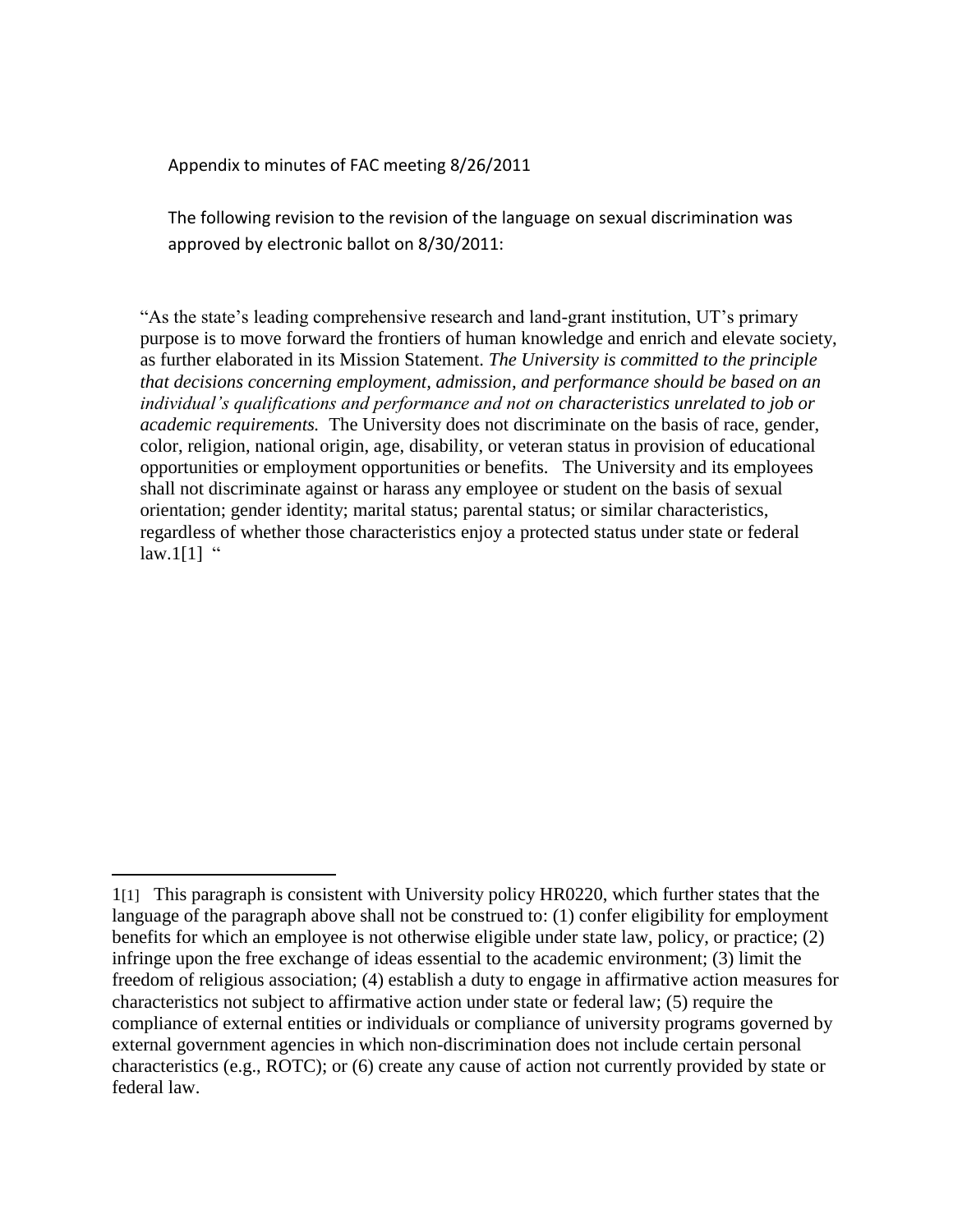## **RESOLUTION FROM THE FACULTY AFFAIRS COMMITTEE OF THE FACULTY SENATE PROPOSED FOR ADOPTION AT A MEETING OF THE FACULTY SENATE TO BE HELD ON September 19, 2011**

WHEREAS, under Article III, Section 2.G. of the Bylaws of the Faculty Senate, the Faculty Affairs Committee of the Faculty Senate "is responsible for reviewing proposed revisions and recommending changes to the *Faculty Handbook* in accordance with the amendments procedures set forth in the *Faculty Handbook* and for reviewing proposed revisions and recommending changes to the *Manual for Faculty Evaluation* in accordance with the amendments procedures set forth in the *Manual for Faculty Evaluation*;" and

WHEREAS, the Academic Advising Leadership Group recommended that the Faculty Senate Faculty Affairs Committee review and recommend proposed revisions to the *Faculty Handbook*  and the *Manual for Faculty Evaluation* concerning the importance of advising and mentoring activities by faculty as aspects of teaching; and

WHEREAS, under Section 8.3 of the *Faculty Handbook*, the Faculty Senate Faculty Affairs Committee "is responsible for recommending changes, which should have input from the chancellor, the vice president, and their administrative staff including deans for consideration by the Faculty Senate Executive Council and final consideration by the full Faculty Senate;" and

WHEREAS, the introduction to the *Manual for Faculty Evaluation* states that "[r]evisions to the *Manual for Faculty Evaluation*, if any, are made in consultation with and the approval of the Faculty Senate Faculty Affairs Committee and the Faculty

Senate Executive Committee for final approval by the full Faculty Senate;" and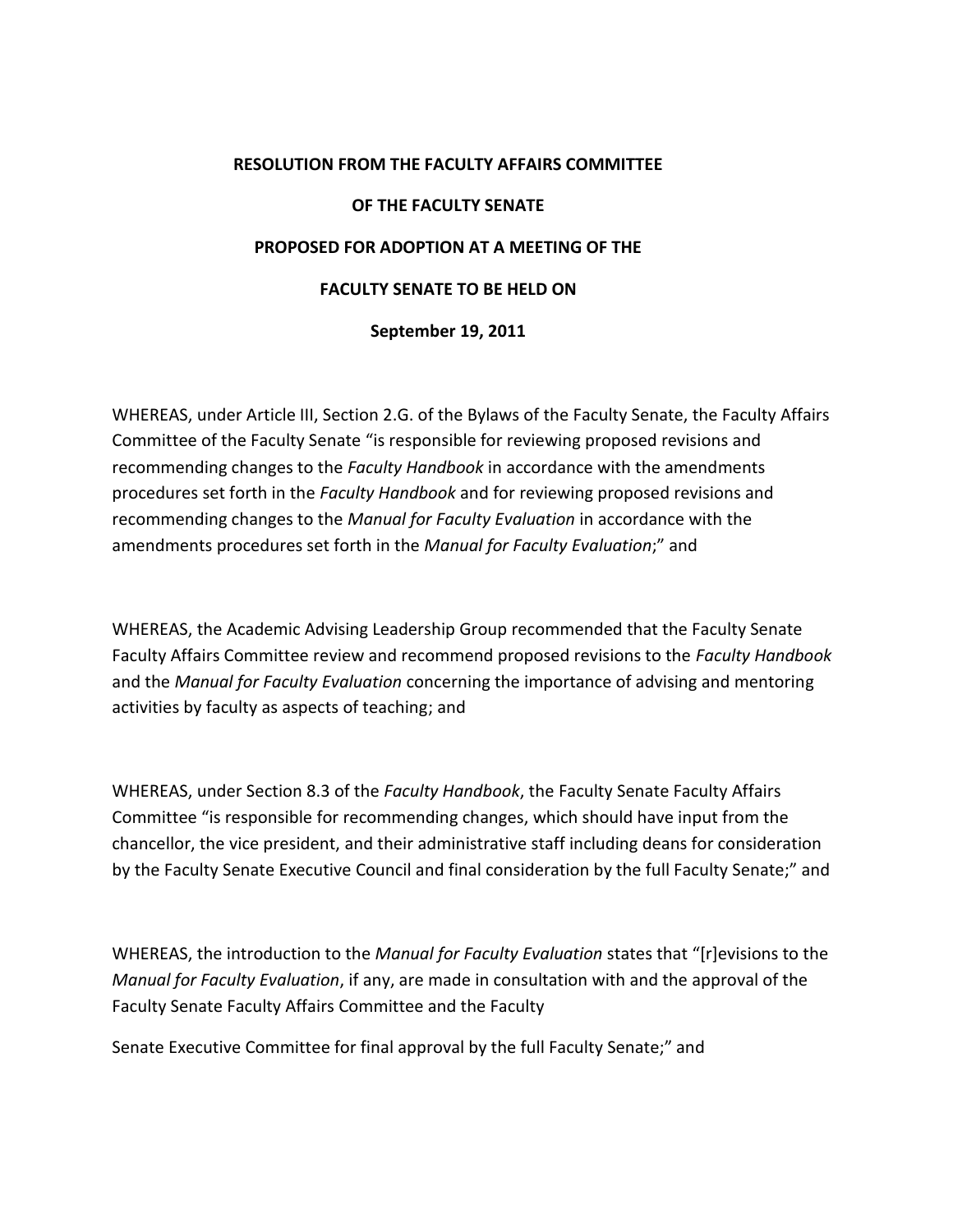WHEREAS, the Faculty Senate Faculty Affairs Committee has reviewed —and sought (i) input from the chancellors of UTK and UTIA and (ii) consideration by the Faculty Senate Executive Council on— the various sections of the *Faculty Handbook* and the *Manual for Faculty Evaluation* related to this issue; now, therefore, it is

RESOLVED, that section 2.22 of the *Faculty Handbook* is revised by deleting existing text and inserting new text in the third sentence so that the section reads in full as follows:

Faculty members are responsible for teaching effectively by employing useful methods and approaches that facilitate student learning. Faculty members design courses to achieve clearly defined learning objectives with appropriate evaluation tools and teaching methods. Advising and mentoring undergraduate and graduate students concerning educational and professional opportunities, degree plans, and career goals are also important. Faculty members may educate students through distance learning. Faculty members may pursue the scholarship of education, so as to improve teaching of faculty members and other educators, such as primary and secondary teachers, or extension agents. Other faculty members through outreach instruct non-traditional audiences in off-campus settings to improve professional expertise and public understanding.

AND IT IS FURTHER RESOLVED, that Appendix 2 of the *Faculty Handbook* is revised by (1) changing the title from "Teaching/Learning Guidelines" to "Components of Effective Teaching"; (2) adding an "A. General Teaching/Learning Guidelines" in front of the present text; and (3) adding the following new text to the end of the Appendix:

## B. **Academic Advising and Mentoring**

*Introduction*: Faculty members advise and mentor students as an important component of their scholarship in teaching and learning. By serving as academic advisors and mentors, faculty provide effective guidance so that students can maximize their educational opportunities and make critical decisions regarding education, career, and life goals. Faculty mentor students to help them become responsible citizens of their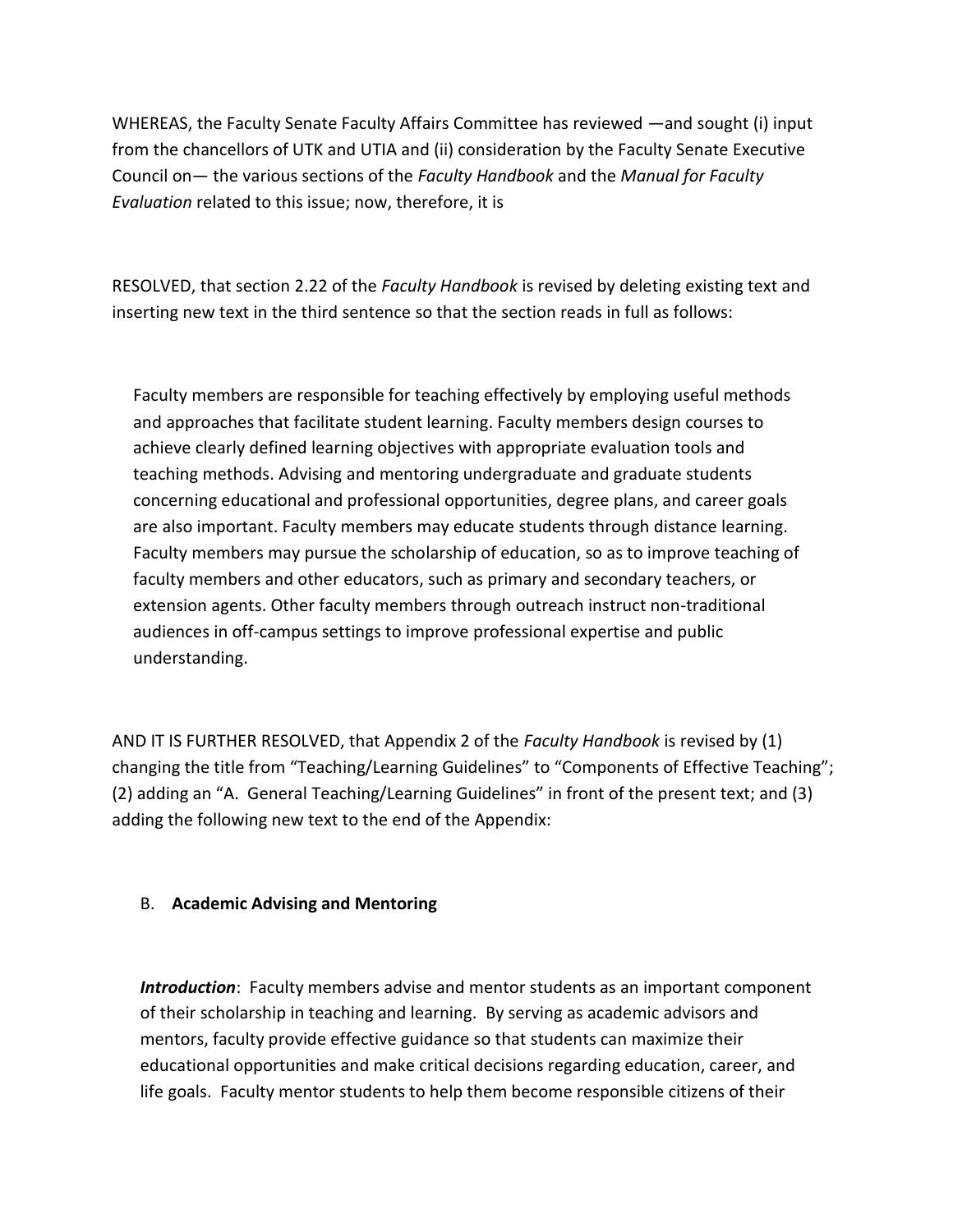profession and the global community. Successful academic advising depends on the ability of the advisor and advisee to recognize the nature of the academic advising process, address specific components of academic advising, and together be responsible in the advising process.

*The Components of Advising:* Academic advising has three components: curriculum (what advising deals with), pedagogy (how advising does what it does), and student learning outcomes (the result of academic advising). The curriculum of advising ranges from the ideals of higher education, the meaning, value, and interrelationship of the institution's curriculum and co-curriculum, the selection of degree plans and courses to the pragmatics of enrollment. Academic advising, as a teaching and learning activity, requires a pedagogy that incorporates the facilitation and assessment of advising interactions and is characterized by mutual respect, trust, and ethical behavior. The student learning outcomes of academic advising are guided by an institution's mission, goals, curriculum and co-curriculum. These outcomes define what a student will demonstrate, know, value, and do as a result of participating in academic advising. (Link to UT, Knoxville's undergraduate advising learning outcomes [http://www.utk.edu/academics/advising/mission.shtml\)](http://www.utk.edu/academics/advising/mission.shtml)

*The Organization of Advising:* High quality advising of **undergraduate students** is widely recognized as essential for student success, retention, and timely progress toward a degree. Undergraduate students at UTK may have several points-of- access to academic advising opportunities, including professional advisors, College advising center staff, and department faculty advisors. It is certain, however, that nearly every undergraduate student seeks (whether formally or informally) some kind of academic advice from faculty members during her or his academic career. (Undergraduate advising policy link to UG Catalog

[http://catalog.utk.edu/content.php?catoid=5&navoid=377#acad\\_advi\\_univ\\_tenn\)](http://catalog.utk.edu/content.php?catoid=5&navoid=377#acad_advi_univ_tenn) High quality advising and mentoring of **graduate students** is equally important. The relationship between a research mentor and a graduate student is different in many ways from that between a faculty advisor and his or her undergraduate advisee; nevertheless, mentoring and advising graduate students are critically important because of the central role that graduate students research mentors play in the students' professional development. (Graduate advising link to Graduate Catalog [http://catalog.utk.edu/content.php?catoid=4&navoid=293\)](http://catalog.utk.edu/content.php?catoid=4&navoid=293)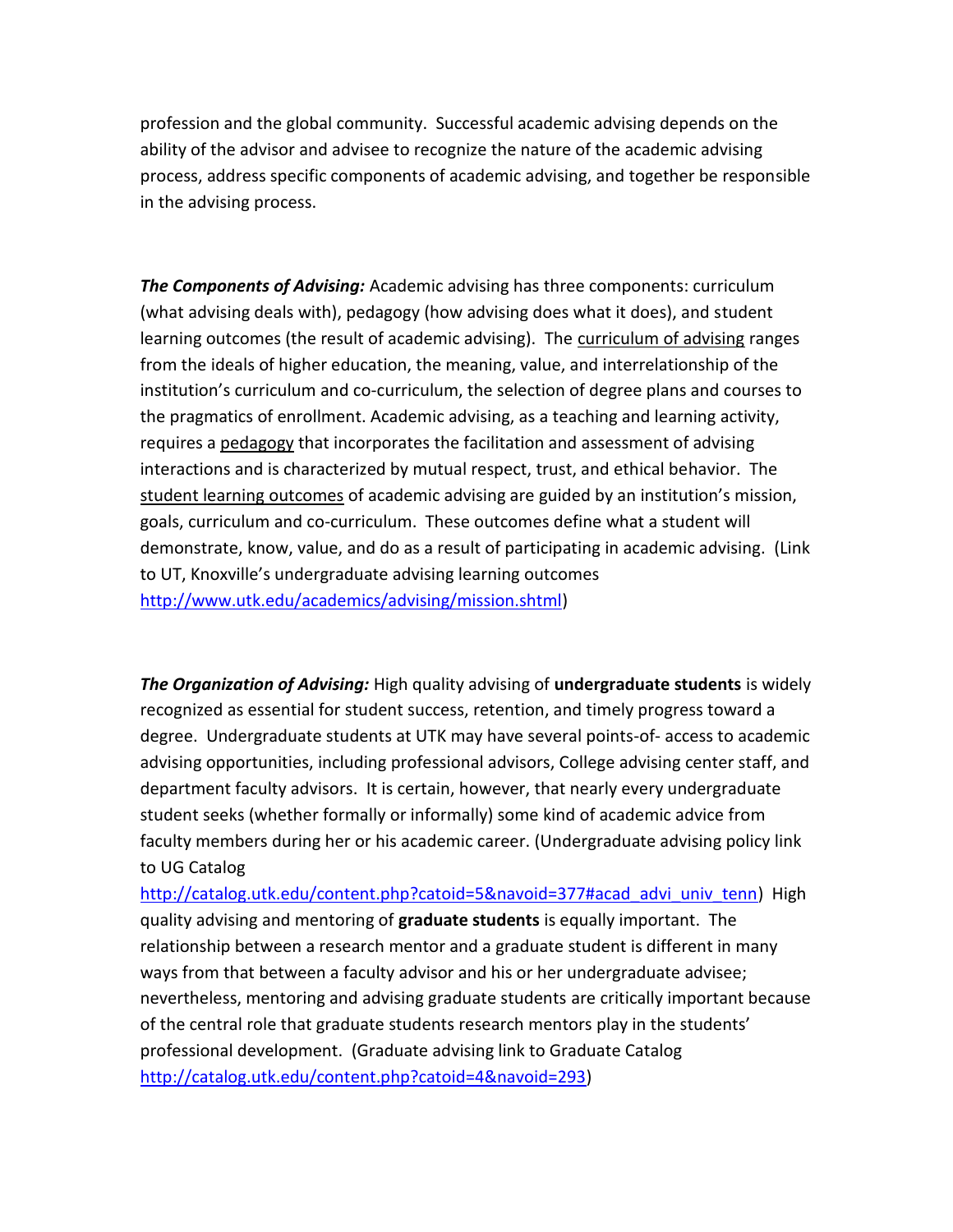Specific faculty advisor/mentor roles, responsibilities and workloads are determined by the individual academic department or college.

AND IT IS FURTHER RESOLVED, that the *Manual for Faculty Evaluation* is revised as follows:

(1) The following new paragraph is inserted as the fifth paragraph of the Introduction:

As noted in the *Faculty Handbook*, the advising and mentoring of students are important aspects of a faculty member's role as an effective teacher. Thus, in each and every process outlined within this manual, any evaluation of the effectiveness of a faculty member's teaching should, when appropriate, include consideration the faculty member's advising and mentoring activities. The faculty of each unit should define in the unit's bylaws clear expectations for advising and mentoring activities within the unit and the methods by which these activities are to be evaluated.

- (2) In the Best Practices section, the statement entitled "BEST PRACTICES FOR ASSESSMENT AND REVIEW OF FACULTY TEACHING" is revised by
	- a. Changing the title to "BEST PRACTICES FOR ASSESSMENT AND REVIEW OF FACULTY TEACHING (INCLUDING ADVISING AND MENTORING)"
	- b. Changing the history paragraph immediately following the title by replacing "Executive Committee" with "Executive Council (formerly the Executive Committee)" and adding as the final sentence "The section on "Academic Advising and Mentoring Expertise and Assessment" was proposed by the Academic Advising Leadership Group and approved by the Faculty Senate on September 19, 2011."
	- c. Inserting the following text at the end of the present statement:

*Academic Advising and Mentoring Expertise and Assessment*